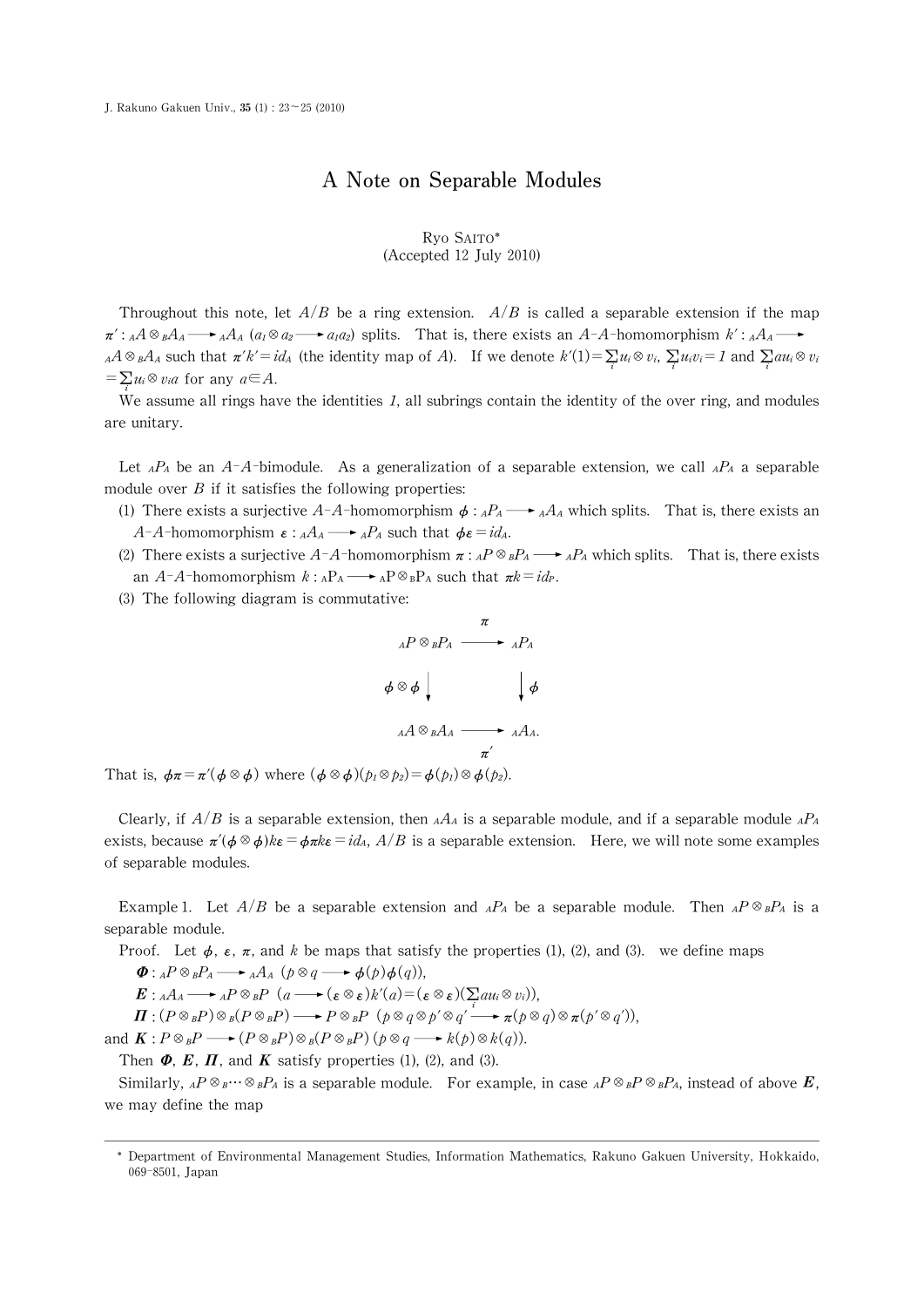24 Ryo SAITO

 $E: A A_A \longrightarrow A P \otimes_B P \otimes_B P_A$   $(a \longrightarrow (\varepsilon \otimes \varepsilon \otimes \varepsilon)(\sum_{i} a u_i u_j \otimes v_j \otimes v_i)).$ 

Example 2. Let A be a commutative ring,  $A/B$  a separable extension and  $A P_{A}$  and  $A P_{A}$  be separable modules. We assume  $bp_1 = pb$  and  $bp_2 = pb$  for any  $p_1 \in P_1$ ,  $p_2 \in P_2$ , and  $b \in B$ . Then  $AP_1 \otimes B_2$  is a separable module.

 $\boldsymbol{v}$ 

Proof. This is similar to Example 1. Let  $\phi_i$ ,  $\varepsilon_i$ ,  $\pi_i$  and  $k_i$  be maps that satisfy the properties (1), (2), and (3) with respect to  $_AP_{iA}$  ( $i=1,2$ ). We define maps

 $\Phi: {}_A P_1 \otimes {}_B P_{2A} \longrightarrow {}_A A_A (\rho_1 \otimes \rho_2 \longrightarrow \phi_1(\rho_1) \phi_2(\rho_2)),$  $E: A A_A \longrightarrow A P_1 \otimes_B P_{2A} \ (a \longrightarrow (\varepsilon_1 \otimes \varepsilon_2) k'(a) = (\varepsilon_1 \otimes \varepsilon_2) (\sum a u_i \otimes v_i),$  $\Pi: (P_1 \otimes_B P_2) \otimes_B (P_1 \otimes_B P_2) \longrightarrow P_1 \otimes_B P_2$   $(p_1 \otimes p_2 \otimes q_1 \otimes q_2 \longrightarrow \pi_1(p_1 \otimes q_1) \otimes \pi_2(p_2 \otimes q_2)),$ and  $\mathbf{K} = \xi(k_1 \otimes k_2)$  where  $\xi$  is an isomorhpism  $\xi: P_1 \otimes_B P_1 \otimes_B P_2 \otimes_B P_2 \longrightarrow P_1 \otimes_B P_2 \otimes_B P_1 \otimes_B P_2$  ( $p_1 \otimes q_1 \otimes p_2 \otimes q_2 \longrightarrow p_1 \otimes p_2 \otimes q_1 \otimes q_2$ ).

Example 3. Let A be a commutative ring,  $A/B$  be a separable extension, and  $P_A$  be a separable module that is finitely generated and projective. We assume  $a\phi = pa$  for any  $p \in P$  and  $a \in A$ . Then  $_{A}Hom_{A}(P_{A},A_{A})_{A}$  is a separable module.

Proof. Let  $\phi$ ,  $\varepsilon$ ,  $\pi$ , and k be maps that satisfy the properties (1), (2), and (3). Then we define maps  $\Phi: {}_A Hom_A(P_A, A_A)_A \longrightarrow {}_A A_A (f \longrightarrow f_{\mathcal{E}}(1)),$ 

$$
E: {}_{A}A_{A} \longrightarrow {}_{A}Hom_{A}(P_{A}, A_{A})_{A} \ (a \longrightarrow a\phi = \phi a),
$$

and

 $\Pi:Hom_A(P_A, A_A) \otimes {}_B Hom_A(P_A, A_A) \longrightarrow Hom_A(P_A, A_A)$   $(f \otimes g \longrightarrow f \epsilon g)$ . Moreover since  $A/B$  is separable and  $P_A$  is finitely generated and projective, the map

$$
K: Hom_A(P_A, A_A) \longrightarrow Hom_A(P_A, A \otimes_B A_A) \xrightarrow{(*)} A \otimes_B Hom_A(P_A, A_A)
$$
  
\n
$$
(f \longrightarrow k'f \longrightarrow \sum_j x_j \otimes \mu_j
$$
  
\n
$$
\longrightarrow Hom_A(P_A, A_A) \otimes_B Hom_A(P_A, A_A)
$$
  
\n
$$
\longrightarrow \sum_j x_j \phi \otimes \mu_j
$$

is defined where the map (\*) is an isomorphism. Then for any  $p \in P$ , since

$$
\sum_{j} x_{j} \otimes \mu_{j}(p) = k'f(p) = \sum_{i} f(p)u_{i} \otimes v_{i}, \quad (\mathbf{\Phi} \mathbf{E})(a) = a\phi\epsilon(1) = a \text{ and } [(\mathbf{\Pi} \mathbf{K})(f)](p) = [\mathbf{\Pi}(\sum_{j} x_{j}\phi \otimes \mu_{j})](p) = \sum_{j} x_{j}\mu_{j}(p) = \sum_{i} f(p)u_{i}v_{i} = f(p),
$$
\n
$$
\mathbf{\Phi}, \mathbf{E}, \mathbf{\Pi}, \text{ and } \mathbf{K} \text{ satisfy properties (1), (2), and (3).}
$$

Example 4. Let B be a commutative ring, A be a separable B-algebra and  $_A P_A$  be a bimodule such that  $b\bar{p} = p\bar{b}$  for any  $\bar{p} \in P$  and  $\bar{b} \in B$ . If  $P_A$  is finitely generated and projective and a generator, then  $_A Hom_A(P_A, A_A) \otimes_B P_A$  is a separable module.

Proof. Since  $P_A$  is a generator, there exists  $f_i \in Hom_A(P_A, A_A)$  and  $p_i \in P$   $(i = 1, ..., n)$  such that  $\sum f_i(p_i) = 1$ .  $\iota$ For the map  $\phi: {}_A Hom_A(P_A, A_A) \otimes {}_B P_A \longrightarrow {}_A A_A$   $(f \otimes p \longrightarrow f(p))$ , we define

 $\varepsilon:_{A}A_{A} \longrightarrow_{A} Hom_{A}(P_{A}, A_{A}) \otimes_{B}P_{A}$   $(a \longrightarrow \rho k'(a))$  where  $\rho:_{A}A \otimes_{B}A_{A} \longrightarrow_{A} Hom_{A}(P_{A}, A_{A}) \otimes_{B}P_{A}$  $(a_1 \otimes a_2 \longrightarrow \sum a_1 f_i \otimes p_1 a_2)$ . Then we have  $\phi \epsilon(a) = \phi \rho(\sum a_1 a_2 \otimes v_1) = \phi(\sum a_1 f_i \otimes p_1 a_2) = \sum a_1 f_i \otimes p_1 a_2$ .

Since  $P_A$  is finitely generated and projective, there exists  $\alpha_t \in Hom_A(P_A, A_A)$  and  $q_t \in P$   $(t = 1, ..., l)$ such that  $p=\sum$  $\sigma^t_{\bm{D}}$  $q_t \alpha_t(p)$  for any  $p \in P$ .

Let 
$$
\pi : (Hom_A(P_A, A_A) \otimes_B P) \otimes_B (Hom_A(P_A, A_A) \otimes_B P) \longrightarrow Hom_A(P_A, A_A) \otimes_B P
$$
  
\n $(f \otimes x \otimes g \otimes y \longrightarrow f \otimes xg(y))$ 

and

$$
k: Hom_A(P_A, A_A) \otimes B \longrightarrow (Hom_A(P_A, A_A) \otimes B) \otimes B (Hom_A(P_A, A_A) \otimes B)
$$
  

$$
(\mu \otimes q \longrightarrow \sum_t \mu \otimes q_t \otimes \alpha_t \otimes q).
$$